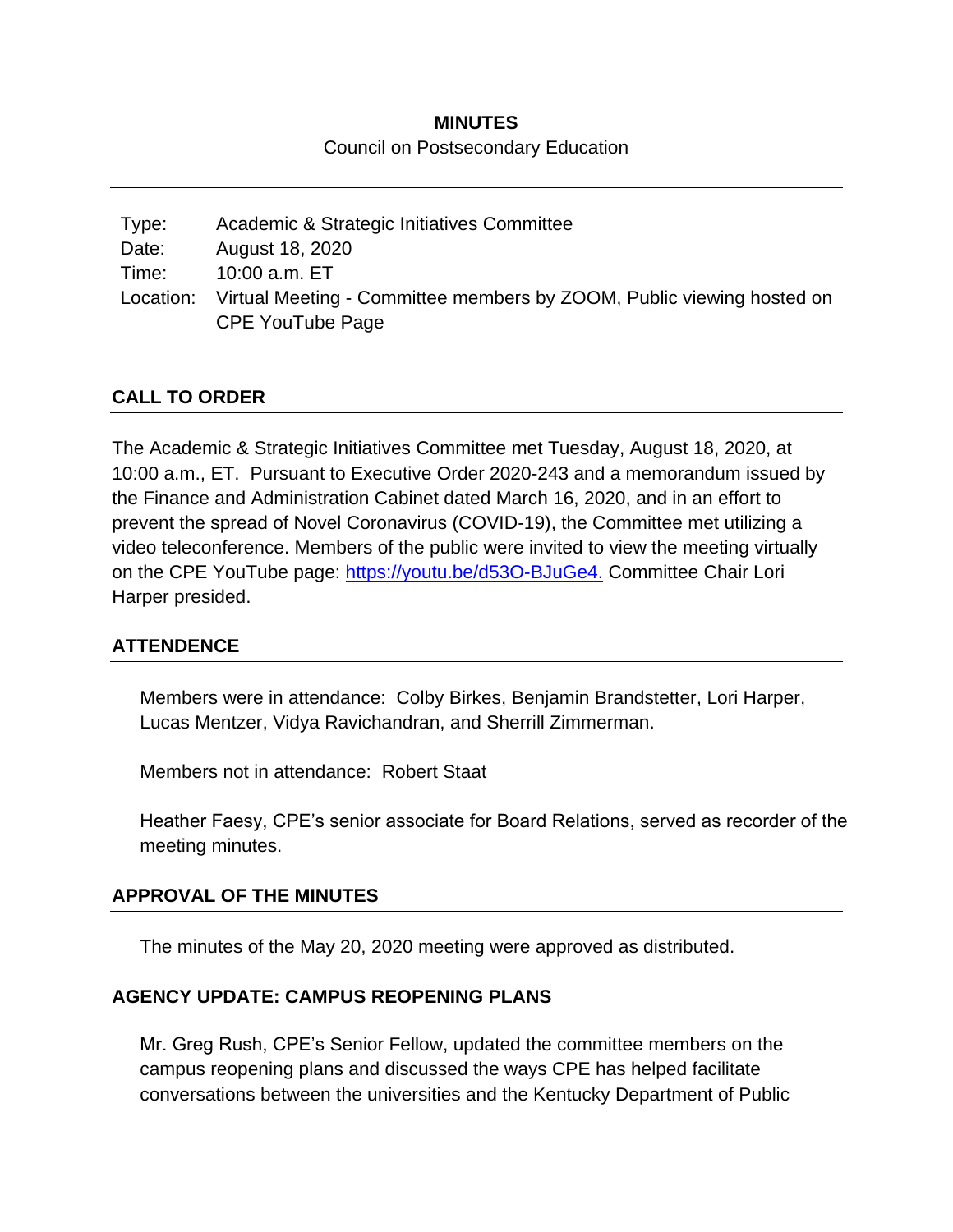Health. All public campuses opened on August 17, 2020 with the exception of Western Kentucky University which opened on August 24, 2020. Each campus plan adhered to both the CPE and Kentucky safety guidelines. Committee members discussed the sudden closure of the University of North Carolina and if Kentucky's campuses have set benchmarks that would require a campus to close in the same manner. They also discussed students who moved into dorms only to find out their classes were converted to online only.

# **PROPOSED NEW ACADEMIC PROGRAMS FOR REVIEW & RECOMMENDATION**

Dr. Melissa Bell, CPE's Vice President for Academic Affairs and Student Success presented four proposed new academic programs for review and approval. KRS 164.020 (15) empowers the Council on Postsecondary Education to define and approve the offering of all postsecondary education technical, associate, baccalaureate, graduate, and professional degree, certificate, or diploma programs in the public postsecondary education institutions. Council staff reviewed the following proposed programs and recommended approval.

### **Northern Kentucky University**

### Applied Software Engineering (B.S.) CIP Code 11.0899

This program provides students with a solid foundation in programming, user experience, software design and development as well as software security. The bachelor's degree in Applied Software Engineering will educate and train the student for jobs in full-stack development, mobile apps and web applications. Graduates would be qualified for a majority of open software development positions.

# Doctor of Occupational Therapy (OTD) CIP Code 51.2306

The entry level Doctor of Occupational Therapy (OTD) curriculum integrates foundational knowledge, basic theoretical constructs and perspectives, and technical skills development for implementing the Occupational Therapy Process with a focus on systems and settings that represent contemporary and emerging Occupational Therapy practice. The curriculum is designed to prepare students to become evidence-based practitioners in the Evaluation, Intervention, and Outcomes stages of the Occupational Therapy Process for individuals, families, organizations, and communities across geographic locations and cultural settings. The proposed occupational therapy program would be the only entrylevel Doctor of Occupational Therapy program in the Kentucky Public Higher Education System.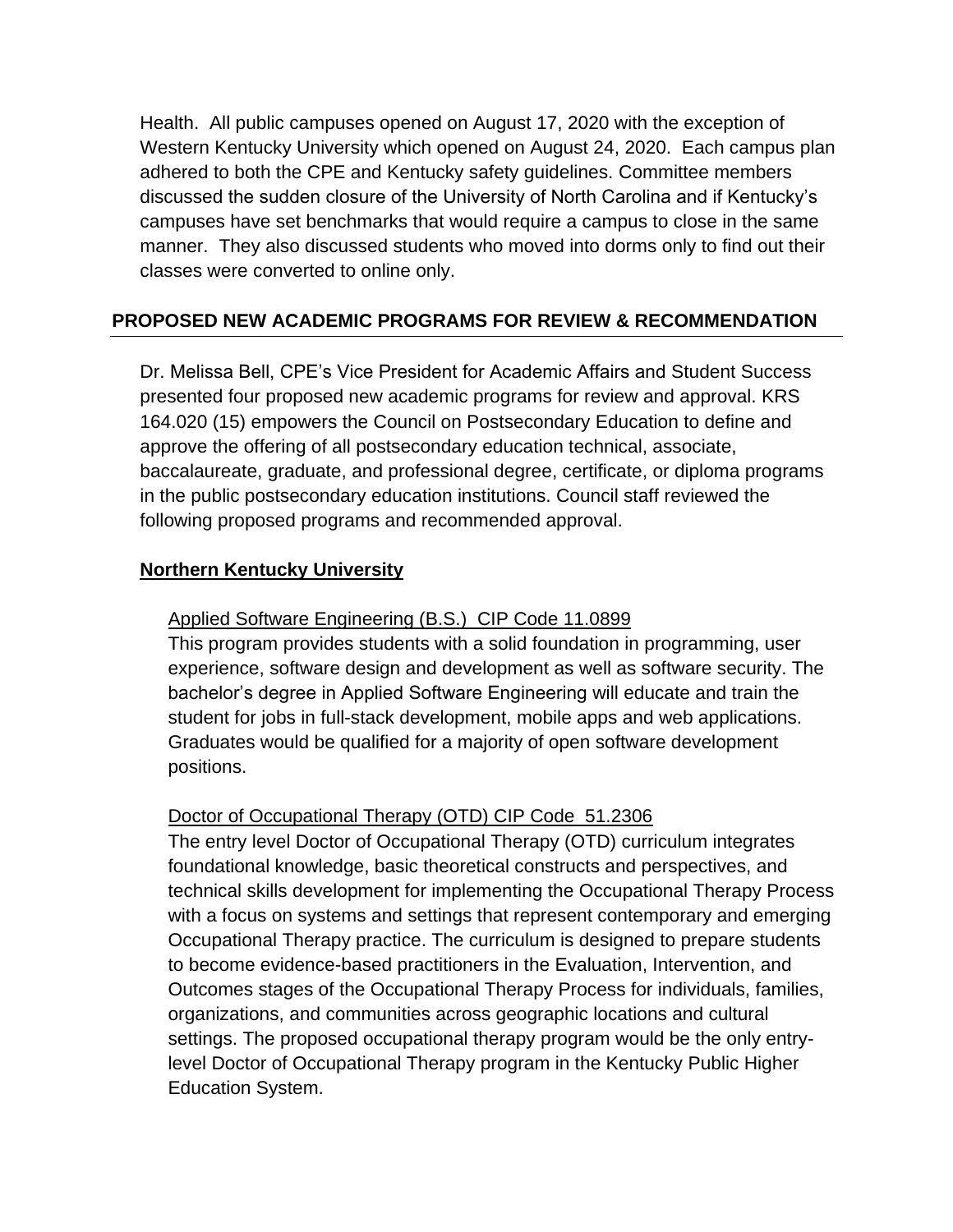MOTION: Ms. Zimmerman moved the Committee approve the two proposed programs at Northern Kentucky University, and recommend approval by the Council at its September 15, 2020 meeting. Mr. Mentzer seconded the motion.

VOTE: The motion passed.

#### **University of Kentucky**

#### Health Services Research (Ph.D.) CIP Code 51.2299

This Ph.D. program would provide students with the theoretical and methodological foundations necessary to conduct creative and independent research with the ultimate goal of identifying evidence-based policy and management pathways to improve health care access, quality, and costs. The curriculum was designed for students to complete coursework in 4 core areas as well as an elective course, a grant writing course, and a dissertation.

MOTION: Mr. Mentzer moved the Committee approve the proposed program at the University of Kentucky, and recommend approval by the Council at its September 15, 2020 meeting. Ms. Ravichandran seconded the motion.

VOTE: The motion passed.

#### **Murray State University**

#### Agriculture Education (EDS) CIP Code 13.1301

This program would allow students to pursue advanced course work in agriculture education above the master's degree level, by allowing students to earn an additional, valuable credential prior to completing their doctoral degree. This would help students more seamlessly transition into the in P-20 Leadership, Agricultural Leadership Option doctoral degree.

MOTION: Mr. Mentzer moved the Committee approve the proposed program at Murray State University, and recommend approval by the Council at its September 15, 2020 meeting. Ms. Ravichandran seconded the motion.

VOTE: The motion passed.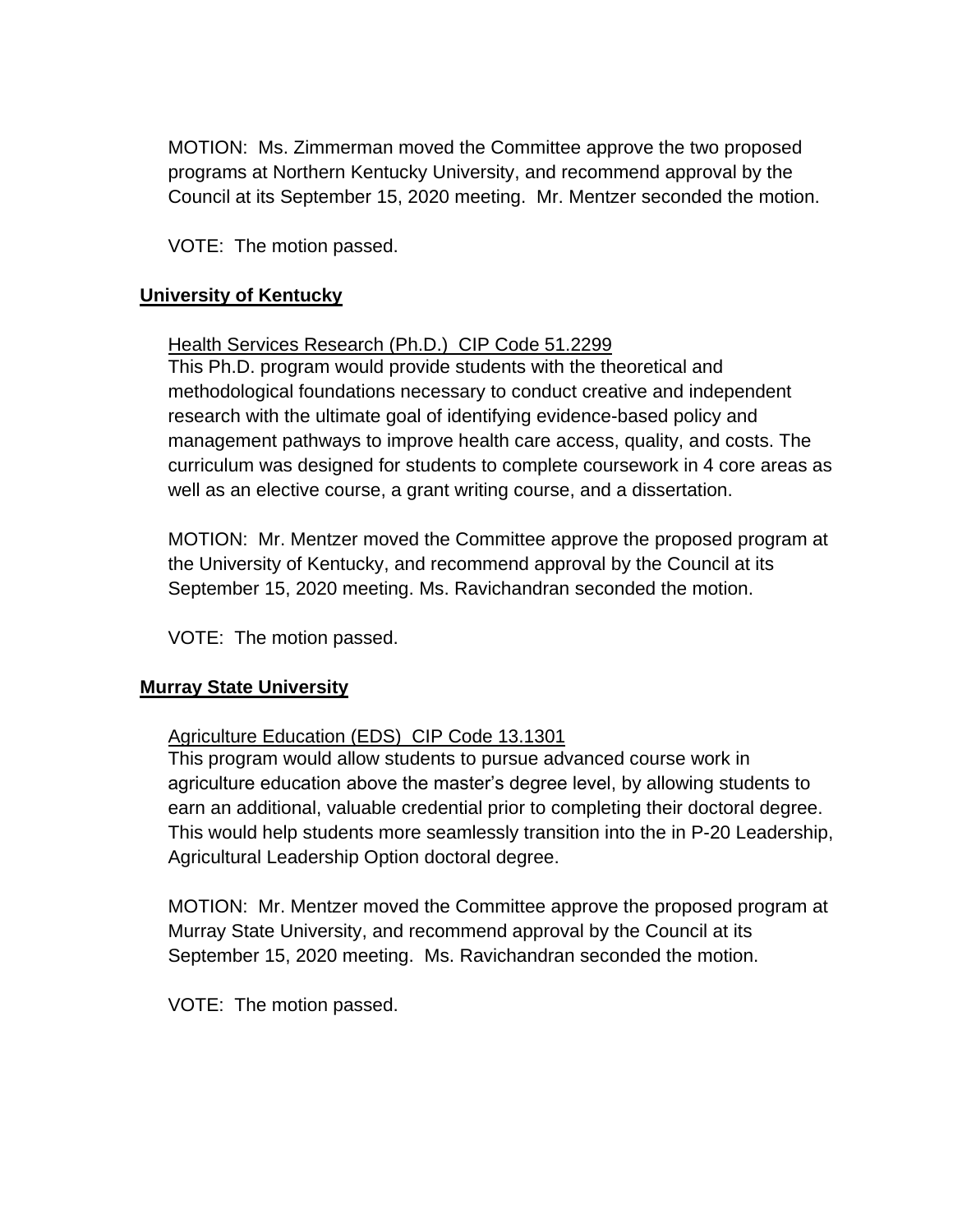### **REVISED POLICY FOR NEW ACADEMIC PROGRAM APPROVALS**

Dr. Melissa Bell presented the proposed changes to the policy for approval of new academic programs, which were developed with the collaboration of institutional representatives to streamline the current program approval process and align it more closely with the requirements of the SACSCOC substantive change process. Both the updated policy and glossary definitions were provided for review.

MOTION: Mr. Mentzer moved the Committee approve the proposed policy changes to the New Academic Program Approval Policy, and recommend approval by the Council at its September 15, 2020 meeting. Ms. Ravichandran seconded the motion.

VOTE: The motion passed.

# **AGENCY UPDATE: RESEARCH AGENDA**

Dr. David Mahan, CPE's Associate Vice President for Data, Research and Advanced Analytics discussed the staff's current data and research projects and announced the Dual Credit report would be released at the end of the month.

# **AGENCY UPDATE: STUDENT ADVISORY GROUP**

Ms. Heather Faesy, CPE's Senior Associate of Board Relations and Special Projects, updated the committee on the newly formed Student Advisory Group, which offers diverse perspectives on student concerns and policies in higher education. The group is made up of 22 students and there is representation from each of Kentucky's 4-year public universities, and several of the 2-year KCTCS institutions. The group is set to meet at least every other month to discuss their experiences as a postsecondary student, provided feedback on statewide policy and other initiatives that CPE is developing, and voice the unique needs and circumstances of students attending Kentucky's public institutions.

# **INTRODUCTION: AMANDA ELLIS, ASSOCIATE VP OF P-20 POLICY AND PROGRAMS**

Dr. Amanda Ellis, a former teacher and accomplished leader in state education policy, was hired in the summer of 2020 to serve as the Council's new Associate Vice President for P-20 policy and programs. She has more than two decades of experience, including 14 years of service in Kentucky middle and elementary